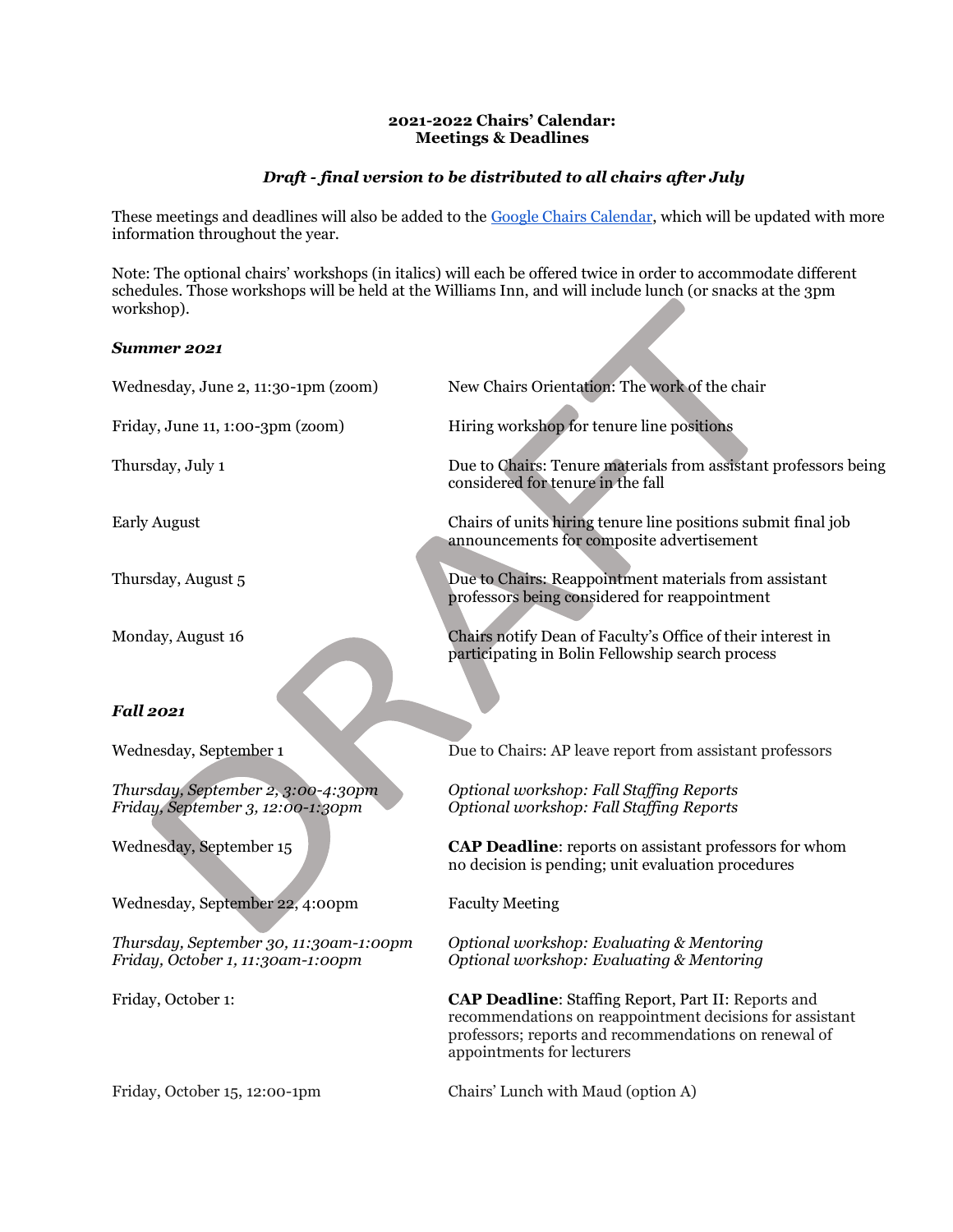Monday, October 18, 12pm-1:00pm Chairs' lunch with Maud (option B)

Tuesday, October 19, 12pm-1:00pm Chairs; lunch with Maud (option C)

Wednesday, October 20, 4:00pm Faculty Meeting

Wednesday, November 10, 4:00-5:30pm All Chairs Meeting

Wednesday, November 17, 4:00pm Faculty Meeting

Wednesday, December 8, 4:00pm Faculty Meeting

### *Winter Study 2022*

## *Spring Semester 2022*

T*hursday, February 10, 11:30am-1:00pm Optional workshop: Staffing Requests Friday, February 11, 11:30am-1:00pm Optional workshop: Staffing Requests*

Wednesday, February 16, 4:00pm Faculty Meeting

Wednesday, February 23, 4:00-5:00pm All Chairs Meeting

Friday, October 15: **CAP Deadline**: Staffing Report, Part II: Reports and recommendations on promotion/tenure decisions; reports on promotion or reappointment to 5-year contracts of Assistant Professors of Physical Education

Saturday, October 30: Due to chairs: CV and self-evaluation from associate professors regarding promotion to full professor report.

*Thursday, November 4, 11:30am-1:00pm Optional workshop: Managing the budget Friday, November 5, 11:30am-1:00pm Optional workshop: Managing the budget*

*Thursday, December 2, 11:30am-1:00pm Optional workshop: Interpersonal and unit dynamics Friday, December 3, 11:30am-1:00pm Optional workshop: Interpersonal and unit dynamics*

Mid-December Due: Budget requests for 2022-2023

*Thursday, January 13, 11:30am-1:00pm Optional workshop: Curricular Planning (course package) Friday January 14, 11;30am-1:00pm Optional workshop: Curricular Planning (course package)*

Saturday, January 15 **CAP Deadline**: Associate Professor 4th year interim reports; Promotion to Full Professor reports and recommendations (6th year)

Tuesday, March 1 **CAP Deadline**: Staffing Report, Part I: Tenure Line Requests

Early March **Due to CEA & Registrar: Program changes, course**